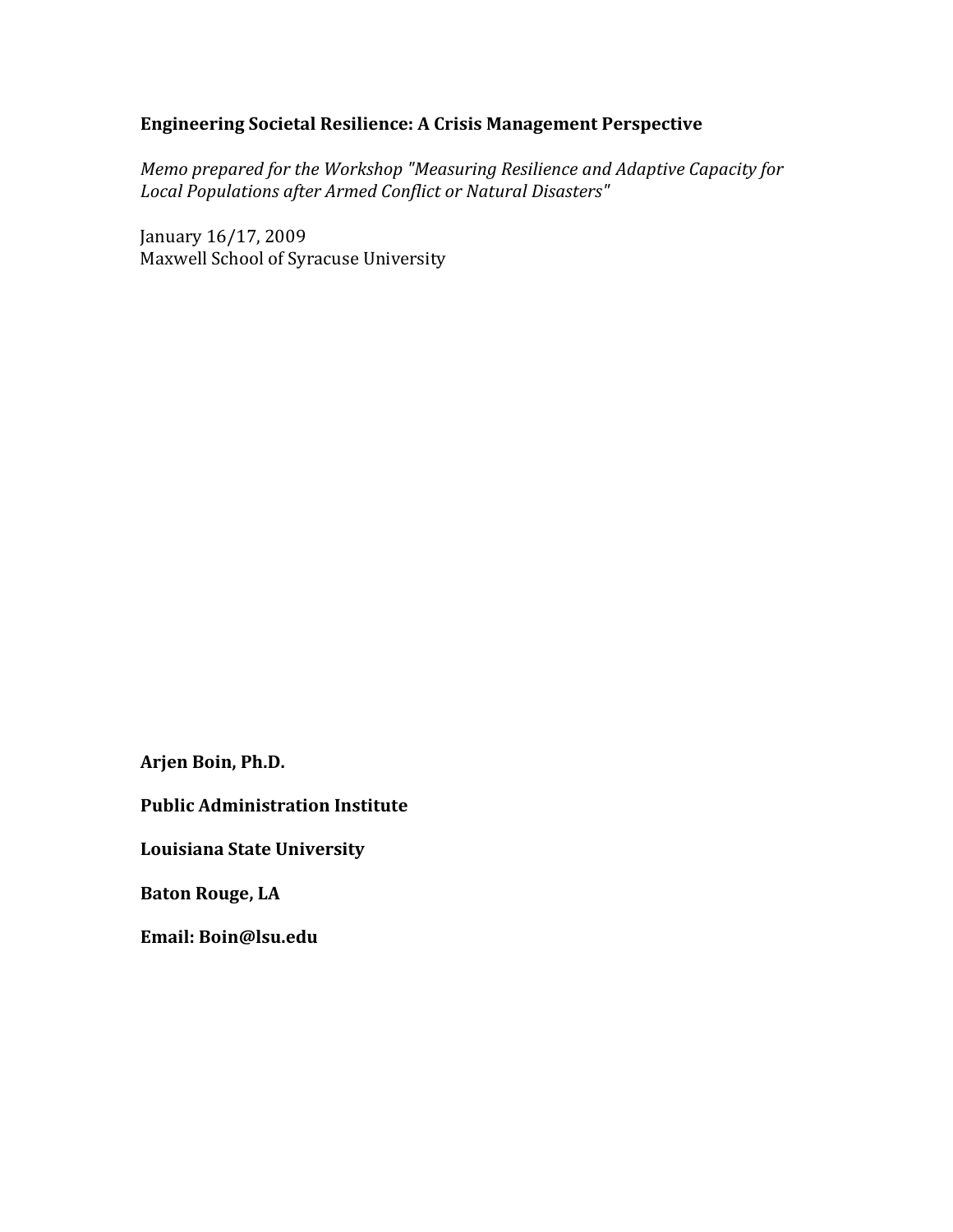## **Engineering Societal Resilience: A Crisis Management Perspective**

We tend to recognize and discuss resilience by its absence. The Katrina disaster, for instance, exposed the lack of resilience of New Orleans, its citizens, its politicaladministrative elites, and the wider disaster management system designed to mitigate such destructive events. This disaster, by implication, suggests what societal resilience would look like. If a society (city, region or country) is to recover quickly from a catastrophic event (the most basic definition of resilience), it needs to have in place dynamic capacity to perform the following tasks:

- Provide basic tasks (health care, food and shelter, search and rescue, law and order)
- Restore critical infrastructures (power, roads, schools, hospitals, stores, gas stations) quickly
- Facilitate self-help (by providing TARPS, basic equipment, gas etc)
- Organize support from "the outside"

A resilient society takes up these tasks quickly and effectively and performs them as best as possible given the circumstances at hand. This dynamic capacity is not a matter of coincidence. It is the resultant of two types of factors. The first type pertains to what may be termed "societal quality." This rather opaque variable includes all those factors that propel a town or region up the "best places to live" rankings (think of the vibrancy of local and regional governmental agencies, NGOs,